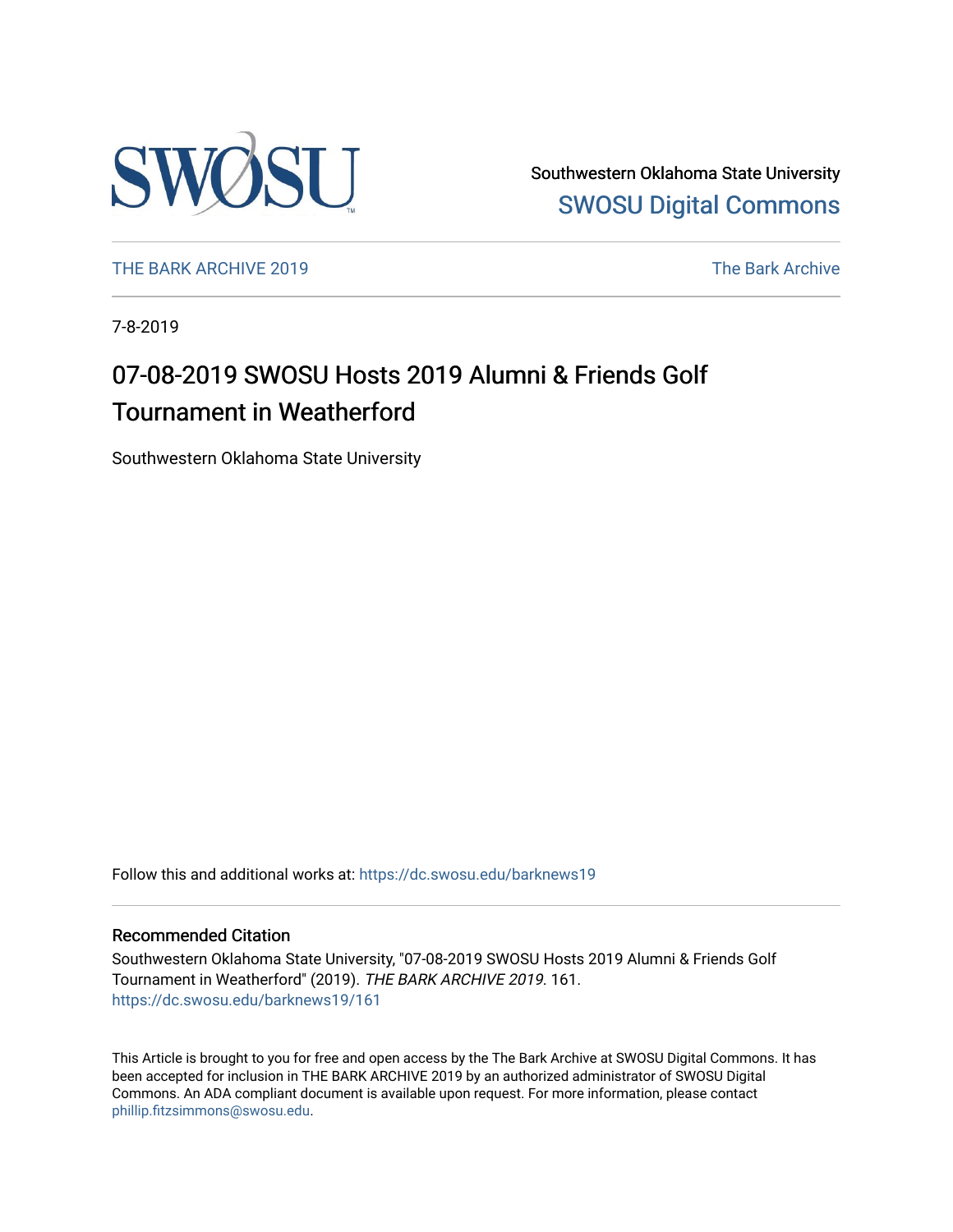

8 July, 2019

# **SWOSU Hosts 2019 Alumni & Friends Golf Tournament in Weatherford**

lim Waites

(SWOSU Classes of 1969 and 1971) (from left) Buddy Burris (SWOSU Class of 1969), longtime SWOSU benefactor Richard Ratcliffe, and Skip Klingman (SWOSU Classes of 1967 and 1977) enjoy the 2019 SWOSU Alumni & Friends Golf Tournament.

Southwestern Oklahoma State University (SWOSU) with locations in Weatherford and Sayre recently hosted a golf tournament for alumni, emeriti and friends of the institution.

The 2019 SWOSU Alumni & Friends Golf Tournament, which has returned following an absence of several years, was hosted at Prairie West Golf Club in Weatherford. Thirteen teams participated in the tournament.

Participants in the tournament enjoyed a delicious luncheon generously furnished and served by the staff of First National Bank & Trust Company under the coordination of Herschel Brewster and Jarred Jones.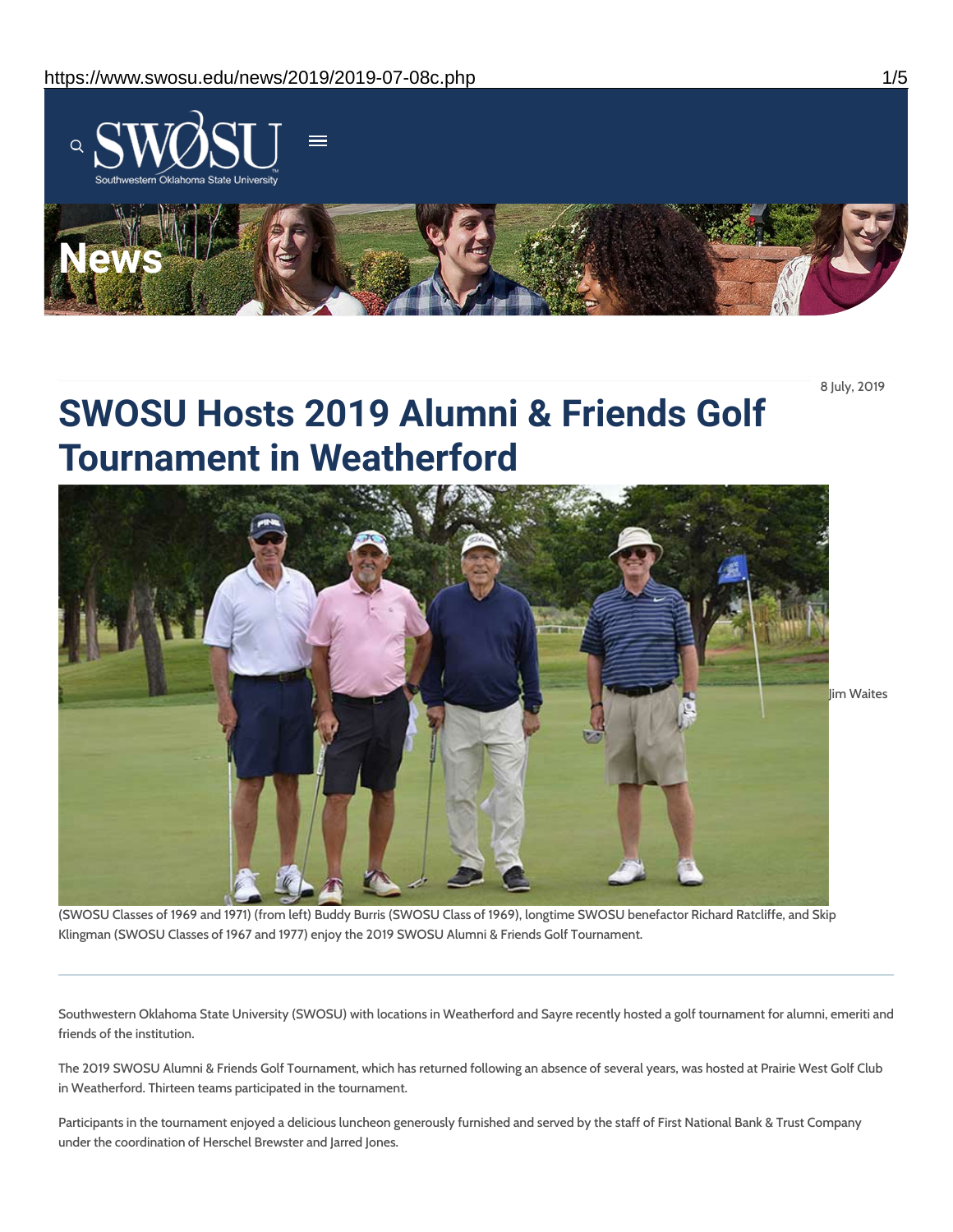#### https://www.swosu.edu/news/2019/2019-07-08c.php 2/5

Magill Insurance Agency & Real Estate and 1970 SWOSU alumnus (and sitting SWOSU Foundation, Inc. Trustee) Bruce Magill generously contributed to the tournament as Driving Range Sponsor.

ProPetro Services, Inc. and 2009 SWOSU alumnus Jordan Frosch generously contributed to the tournament as Cart Sponsor.

The following generously contributed to the Tournament as hole sponsors:

- *- Ben E. Keith Foods*
- *- Mark & Elizabeth McLean Family*
- *- United Country Heard Auction & Real Estate*
- *- Big Rig Beef Jerky*
- *- Debbie Shepherd State Farm Insurance*
- *- BancFirst*
- *- Berrong Insurance*
- *- CJ's Southwest Tire*
- *- John & Linda Hays*
- *- Nabors Shoe Center*
- *- Legacy Bank*
- *- Flex-Chem*
- *- Marcus Wright Services*
- *- Innovation Oil Tools, LLC.*
- *- Mineral Marketing*
- *- Wright Wradio*
- *- UC Hunting Properties*

"The SWOSU Alumni & Friends Golf Tournament is a beloved legacy event begun under the tenure of longtime SWOSU Foundation & Alumni leader and Vice President Jim Waites and we are delighted to bring it back," said SWOSU President Randy L. Beutler. "We are glad that the participating teams enjoyed fellowshipping with each other and we are very grateful to the sponsors who made it possible."

Winning first place honors in the tournament was the team comprised of:

- *Tony Louthan (SWOSU Class of 2000)*
- *Clay Bruner (SWOSU Class of 2005)*
- *Don Elwick*
- *Brock McSperitt (SWOSU Class of 2000)*

Winning second place was the team comprised of:

- *Timothy Pritchett (SWOSU Class of 2013)*
- *Branden Maracken*
- *Wade Hair*
- *Jared Brown*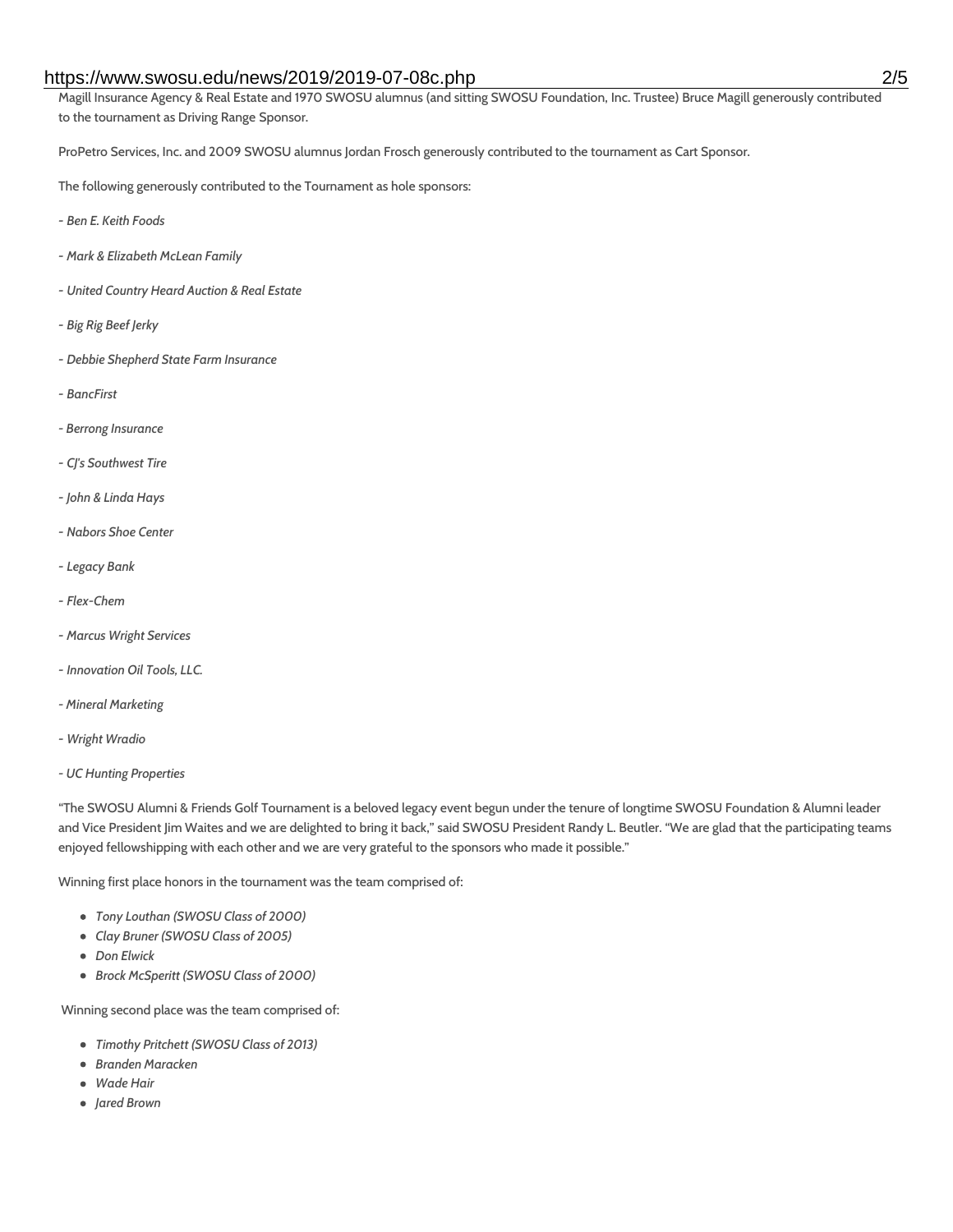### https://www.swosu.edu/news/2019/2019-07-08c.php 3/5

The 2019 SWOSU Alumni & Friends Golf Tournament was coordinated by the SWOSU Alumni Association, a subsidiary of the SWOSU Foundation, Inc. The association is a dynamic group of volunteers from all walks of life who are passionate about giving back to SWOSU. The association offers members a variety of benefits as well as event and volunteer opportunities. For more information, contact SWOSU's Office of Institutional Advancement at 580-774-3267 or visit www.SWOSUAlumni.com.

| Academics                | D |
|--------------------------|---|
| Administration           | D |
| Alumni and Foundation    | D |
| Community                | D |
| Events                   | D |
| <b>Faculty and Staff</b> | D |
| Miscellaneous            | D |
| Sayre                    | D |
| <b>Students</b>          | D |
|                          |   |

| <b>Archive Links</b> |   |
|----------------------|---|
| 2018                 | D |
| 2019                 | D |
| 2020                 | D |
| Archive              | D |
|                      |   |



# Weatherford Campus

100 Campus Drive Weatherford, OK 73096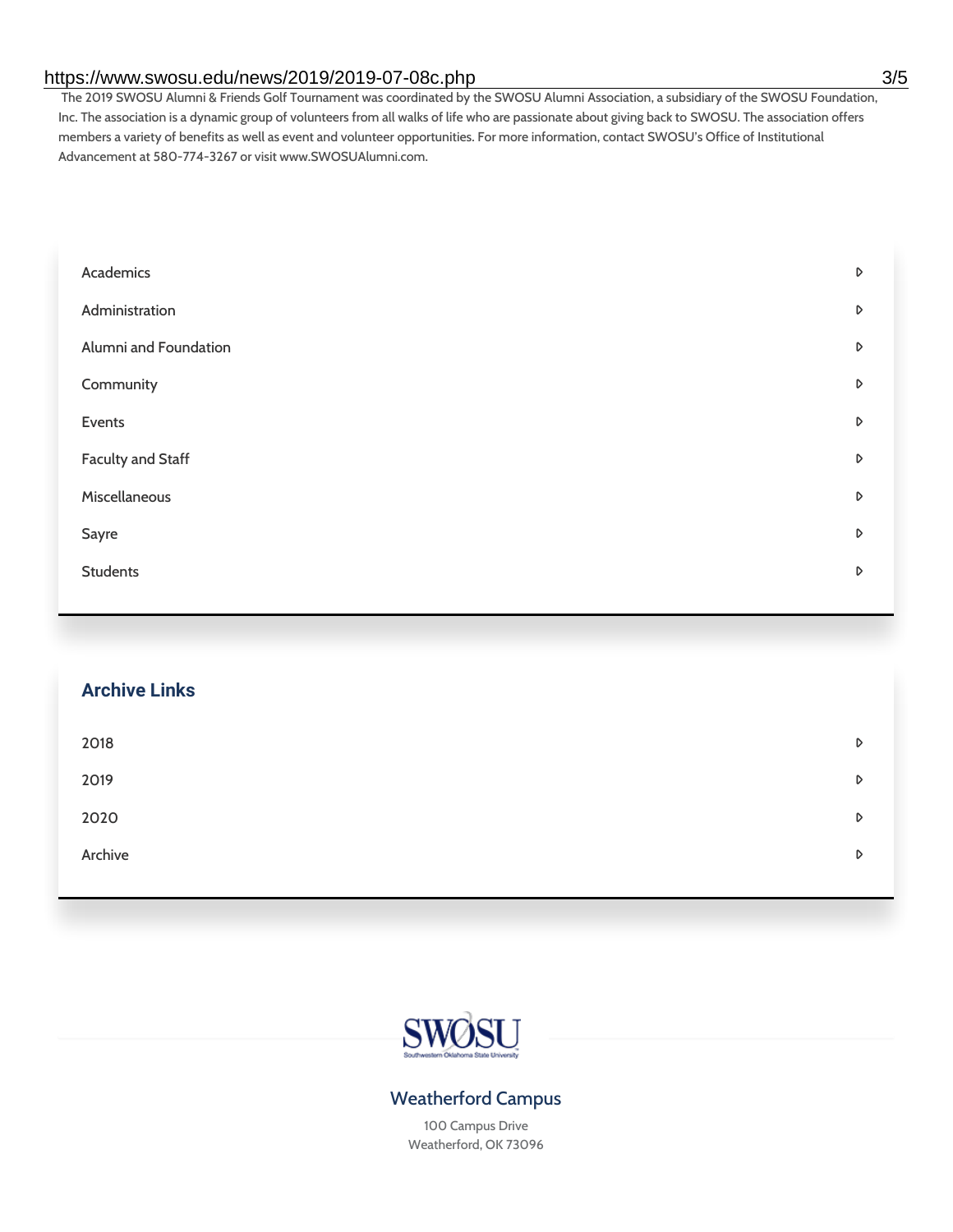#### Sayre Campus

409 E Mississippi Ave Sayre, OK 73662

## Connect to Us



Contact [Information](https://www.swosu.edu/about/contact.php)

[University/Facility](https://www.swosu.edu/about/operating-hours.php) Hours

[Campus](https://map.concept3d.com/?id=768#!ct/10964,10214,10213,10212,10205,10204,10203,10202,10136,10129,10128,0,31226,10130,10201,10641,0) Map

Give to [SWOSU](https://standingfirmly.com/donate)

Shop [SWOSU](https://shopswosu.merchorders.com/)



**[Directory](https://www.swosu.edu/directory/index.php)** 

[Calendar](https://eventpublisher.dudesolutions.com/swosu/)

[Apply](https://www.swosu.edu/admissions/apply-to-swosu.php)

[GoSWOSU](https://qlsso.quicklaunchsso.com/home/1267)

[Jobs@SWOSU](https://swosu.csod.com/ux/ats/careersite/1/home?c=swosu)



Current [Students](https://bulldog.swosu.edu/index.php)

[Faculty](https://bulldog.swosu.edu/faculty-staff/index.php) and Staff

**Enrollment Management** [580.774.3782](tel:5807743782)

> **PR/Marketing** [580.774.3063](tel:5807743063)